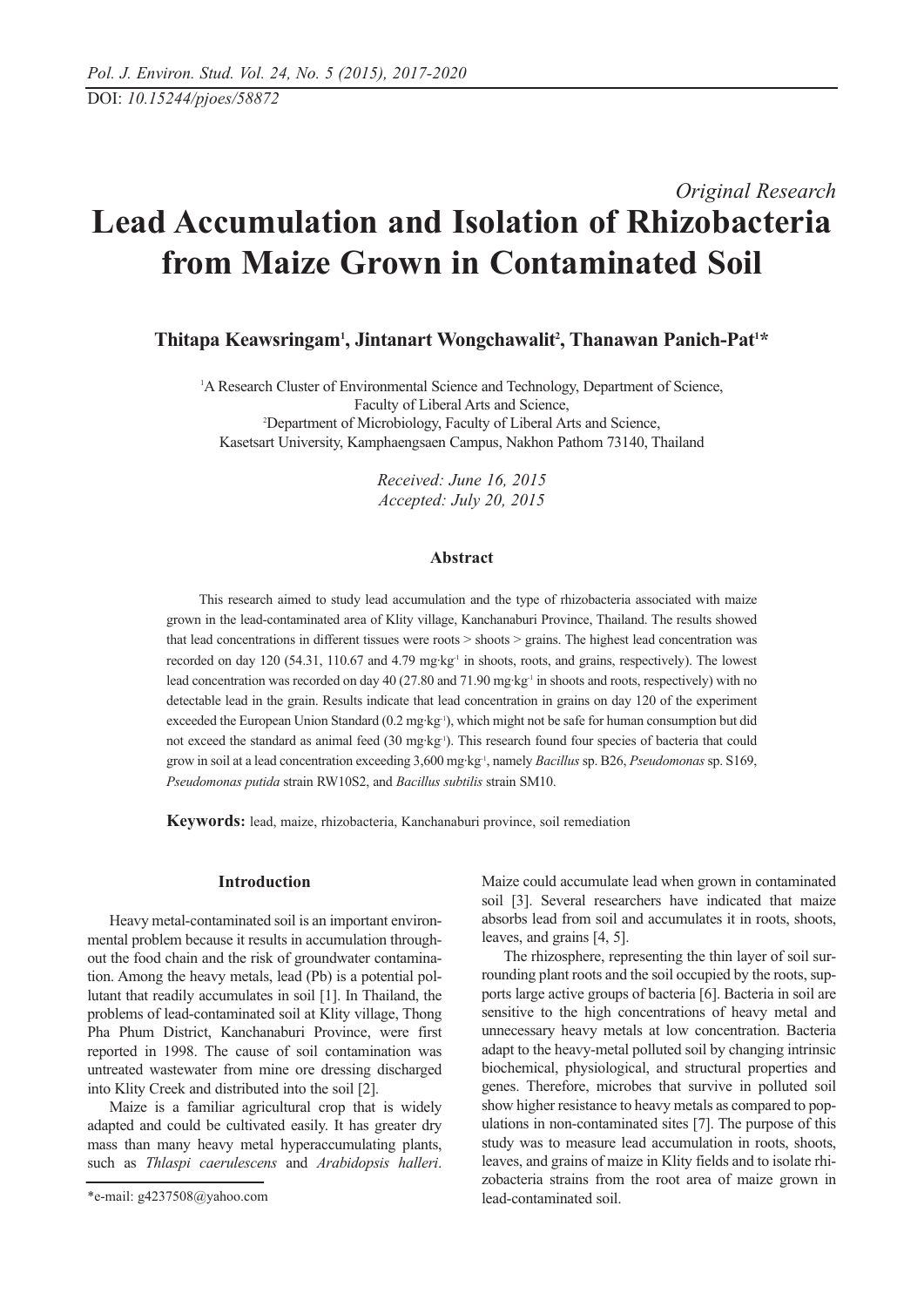| pH  | ECe<br>(dS/m) | OМ<br>(0/0) | Total N<br>$\frac{(0)}{0}$ | $C/N$ ratio | Avai P<br>$mg \cdot kg'$ | Avai K<br>$mg \cdot kg^{-1}$ | Lead (before)<br>cultivation) | $\textcolor{blue}{\text{\sf Leader}}$ (after<br>cultivation) |
|-----|---------------|-------------|----------------------------|-------------|--------------------------|------------------------------|-------------------------------|--------------------------------------------------------------|
| 7.3 | 2.49          | 7.82        | 0.30                       | 13.36:01    | 66.97                    | 142.97                       | 3,641.65                      | 3,214.8                                                      |

Table 1. Physical and chemical characteristics of lead-contaminated soil.

# **Materials and Methods**

#### Sample Collection

The experiment was conducted in the maize field at Klity Village, Thong Pha Phum District, Kanchanaburi Province, Thailand. Soil and maize samples were collected in 400 m2 of the maize field. Soil samples (1 kg used) were collected (depth 0-20 cm) from five locations in the field. All soil samples were mixed and used in soil characteristic and lead concentration analysis. Maize was harvested after 40, 70, and 120 days. One hundred maturing maize plants were chosen at random for analysis.

#### Lead Analysis

The soil samples were air dried at room temperature for one week. Dried samples were homogenized in a mortar, sieved through a 2 mm mesh, and analyzed for lead content. The plant samples were dried at ambient temperature for 24 h and then dried again in a hot air oven at approximately 105ºC for 48 h. Dried plant samples were homogenized in a blender, sieved through a 1 mm mesh, and analyzed for lead concentration. 0.5 g of plant or soil sample was digested with 15 ml mixture of  $HNO<sub>3</sub>$  (65%) and  $HClO<sub>4</sub>$  (70%) at a ratio of 1:2, v/v. All 0.5 g maize samples were digested with a 15 ml mixture of  $HNO<sub>3</sub>$  (65%) and  $HClO<sub>4</sub>$  (70%) at the ratio of 2:1, v/v, in a block digester and filtered with Whatman paper No. 42, and finally diluted to 25 ml with deionized water. Lead concentrations of all samples were determined by flame atomic absorption spectrophotometry (Spectra AA 200).

## Isolation of Bacteria

Bacteria were isolated from soil samples by spread plate technique on lead acetate agar (proteose peptone, 20 g/l; Na2HPO4, 2 g/l; glucose, 10 g/l; agra, 15 g/l and adjusted pH to 6.6) at lead concentration of 60 mg·l<sup>-1</sup>, and incubated at 30ºC for 4-5 days. After incubation, bacterial colonies on the plate were observed for visual characteristics such as colony color, diameter, edge, and surface. The cross-streak technique was performed on lead acetate agar and bacteria were incubated at 30ºC for 4-5 days. A single colony was selected and checked for purity on lead acetate agar. Leadresistant bacterial colonies were purified on media. To isolate strains with high lead tolerance, successive enrichments were carried out by gradually increasing the concentration of lead in the medium from 100 to  $3,600$  mg·l<sup>-1</sup>. The bacterial culture showing lead resistance was selected for further study.

# Identification of Bacteria

Isolated lead-resistant bacteria were identified on the basis of 16S rRNA gene sequence. The genomic DNA was prepared by the extraction of the cell pellet using a GF-1 soil sample DNA extraction kit (Vivantis). Total extracted DNA were used for PCR-amplification of the 16S rRNA gene PCR using the universal primers (27F; 5'-AGAGT-TTGATCCTGGCTCAG-3' and 1512R (5'AAAGGAG-GTGATCCAGCC-3') for the 16S rRNA gene specific region. The thermocycle program was as follows: denaturing at 94ºC for 5 min, 30 amplification cycles of 94ºC for 1 min, annealing at 60ºC for 1 min, and elongation at 72ºC for 2 min, with extended elongation at 72ºC for 5 min. The PCR products 1,500 bp were analyzed by electrophoresis on agarose gel by an ABI PRISM 310 genetic analyzer. The nucleotide sequences of 16S rRNA gene of the unidentified bacteria were compared to those of 16S rRNA gene of the bacteria in the GenBank database.

#### Statistical Analysis

Data analysis was performed using ANOVA and Duncan tests. All statistical analysis was done using SPSS software version 16 with significance based on 0.05 in most cases.

## **Results and Discussion**

# Physio-Chemical Characteristics of Contaminated Soil

Lead-contaminated soil has pH 7.3, organic matter content of 2.49, variable nutrient contents with total N 0.30%, C/N ratio 13.36:01, high available P 66.97 mg·kg<sup>-1</sup>, and highly available K  $142.97$  mg·kg<sup>-1</sup>. The total lead concentrations in soil before and after cultivation were 3,641.65 and 3,214.8 mg·kg<sup>-1</sup>, respectively (Table 1), which exceeded the Thai standard level (400 mg·kg-1).

# Lead Accumulation in Maize

Lead concentrations in different tissues of maize were roots > shoots > grains (Table 2). The highest lead concentration of maize was recorded on day 120 (54.31, 110.67, and  $4.79 \text{ mg} \cdot \text{kg}^{-1}$  in shoots, roots, and grains, respectively). The lowest lead concentration was recorded on day 40  $(27.80 \text{ and } 71.90 \text{ mg} \cdot \text{kg}^{-1}$  in shoots and roots, respectively). The results were consistent with these of Sekara et al. [8], who studied lead accumulation and distribution in the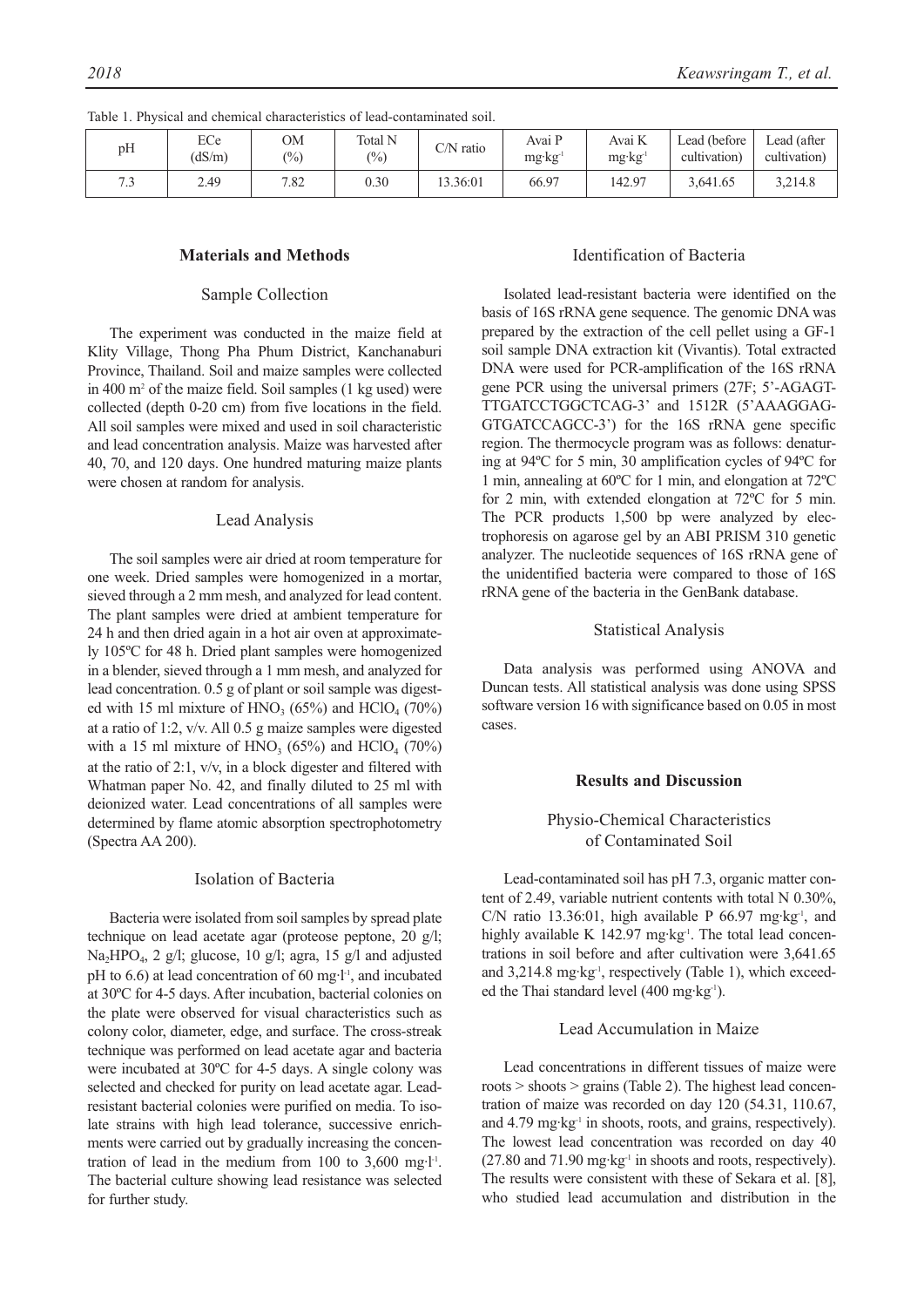Table 2. Mean lead concentrations in maize from field experiments (results represent means of 100 replicates±SD, mg·kg-1).

| Day of      | Lead concentration (mg·kg <sup>1</sup> ) |                              |                              |  |  |
|-------------|------------------------------------------|------------------------------|------------------------------|--|--|
| cultivation | <b>Shoots</b>                            | Roots                        | Grains                       |  |  |
| 40          | $27.80 \pm 14.64$ <sup>a</sup>           | $71.90\pm35.25$ <sup>a</sup> | Not detected                 |  |  |
| 70          | 43.72 $\pm$ 19.20 $^{\rm b}$             | 97.99 $\pm$ 58.16 $^{\circ}$ | $1.24 \pm 0.14$ <sup>a</sup> |  |  |
| 120         | 54.31±27.38 °                            | $110.67 \pm 76.74$           | 4.79 $\pm$ 4.64 $\mathrm{a}$ |  |  |

 $a, b, c$  – Value in the same column followed by the same letters are not significantly different according to DMRT (p≤0.05).

Table 3. Morphology of four isolated bacterial colonies.

| Strain             | Characteristics of colony on lead<br>acetate agar                        | Gram |
|--------------------|--------------------------------------------------------------------------|------|
| <b>MKT 3 2.2 E</b> | Circular shape, entire margin, yellow<br>colony, smooth surface          |      |
| MKT 4 2.1 G        | Circular shape, entire margin,<br>smooth surface, opaque optical         |      |
| <b>MKT 5 1.1 D</b> | Circular shape and flat elevation,<br>entire margin, translucent optical |      |
| <b>MKT 5 2.1 A</b> | Ellipsoid shape, flat elevation, lobate<br>margin, opaque optical        |      |

organs of nine crop plants. They found lead in roots, stems, leaves, and grains with the measurement accumulation in roots>shoots and leaves >grains. The lowest lead accumulation in grains in comparison to other organs is due to the control of uptake and translocation of lead from the soil by plants [9]. Mojiri [10] also showed higher accumulation of lead in roots than in shoots of maize.

The maximum limit in the European Union established for lead in cereals is  $0.2 \text{ mg} \cdot \text{kg}^{-1}$  fresh weight [11], but the maximum content for lead in animal feed is  $30 \text{ mg} \cdot \text{kg}^{-1}$  dry weight [12]. In the field experiment, the highest lead concentration was recorded in grains on day 120  $(4.79 \text{ mg} \cdot \text{kg}^{-1})$ , which exceeded the European Union Standard for consumption but did not exceed the maximum content for lead in animal feed.

A total of 21 isolates of rhizobacteria were able to tolerate lead at different concentrations (100-3,600 mg·l-1). The results showed four isolated resistant bacteria with high lead concentration as MKT 3 2.2 E, MKT 4 2.1 G, MKT 5 1.1 D, and MKT 5 2.1 A. (Table 3).

# Identification of Rhizobacteria

Identification of bacterial strain was done based on analysis of 16S rRNA gene sequence. The expected size of the PCR product was 1,500 bp (Fig. 1). PCR products were sequenced by an ABI PRISM 310 Genetic Analyzer with a BigDye Termimator (version 3.0). The obtained sequences were compared to 16S rRNA gene sequence in the GenBank database using the BlastN program to retrieve sequence similarity and bacterial identification (Table 4).

Table 4. Partial 16S rRNA sequences derived GenBank deposits.

| Code number        | GenBank<br>acc. no | Best match with                         | $\frac{0}{0}$<br>Identity |
|--------------------|--------------------|-----------------------------------------|---------------------------|
| <b>MKT 3 2.2 E</b> | JX941521.1         | Bacillus sp.<br>B <sub>26</sub> (2012)  | 99%                       |
| <b>MKT42.1G</b>    | KC898248.1         | Pseudomonas sp.<br>S <sub>169</sub>     | 99%                       |
| <b>MKT5 1.1 D</b>  | JN982334.1         | Pseudomonas putida<br>strain RW10S2     | 99%                       |
| <b>MKT 5 2.1 A</b> | JO809795.1         | <b>Bacillus</b> subtilis<br>strain SM10 | 99%                       |

Four bacterial isolates showed high identity, 99% similarity with *Bacillus* sp. B26 (2012), *Pseudomonas* sp. S169, *Pseudomonas putida* strain RW10S2, and *Bacillus subtilis* strain SM10. This finding was similar to that of Ashraf [13], who studied the effects of heavy metals on soil microorganisms. Lead resistance was found in *Bacillus* sp. and *Pseudomonas* sp. Wyszkowska et al. [14] studied the effects of bacteria in heavy metal-contaminated soil and showed that *Pseudomonas* sp. was resistant to lead despite using a transporter protein and phosphates [15]. Soil microorganisms interact with plants in many different ways to reduce metal ion toxicity and enhance metal ion absorption by plants [16]. Likewise, Kumar et al. [17] studied the ability of four acclimated microorganisms to accumulate heavy metals and concluded that *Pseudomonas* sp. and *Bacillus* sp. could absorb high lead concentrations.

#### **Conclusions**

The lead concentration of grains on day 120 of the experiment exceeded the European Union Standard (0.2 mg·kg-1), which might not be safe for human consumption but did not exceed the standard as animal feed



Fig. 1. Representative of the PCR products of 16S rRNA gene primer that amplified around 1,500 bp. Front lane is DNA marker; Lanes 2-5 are representative of amplified 16S rRNA genes from bacterial strains.